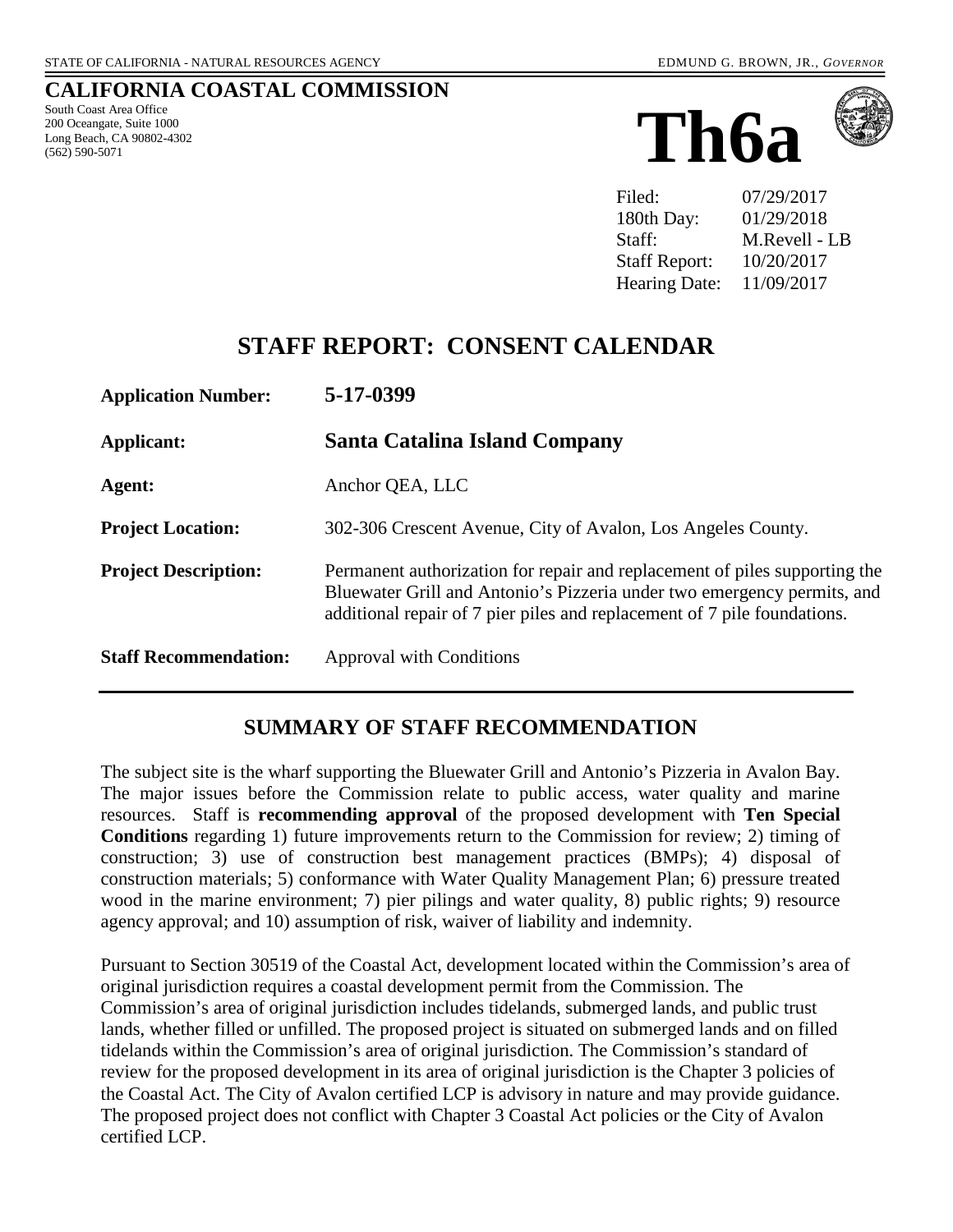# **TABLE OF CONTENTS**

# **EXHIBITS**

Exhibit 1 – Project Location

Exhibit  $2 - \text{Site Plans}$ 

Exhibit 3 – Emergency Permit No. G-5-15-0030

Exhibit 4 – Emergency Permit No. G-5-17-0031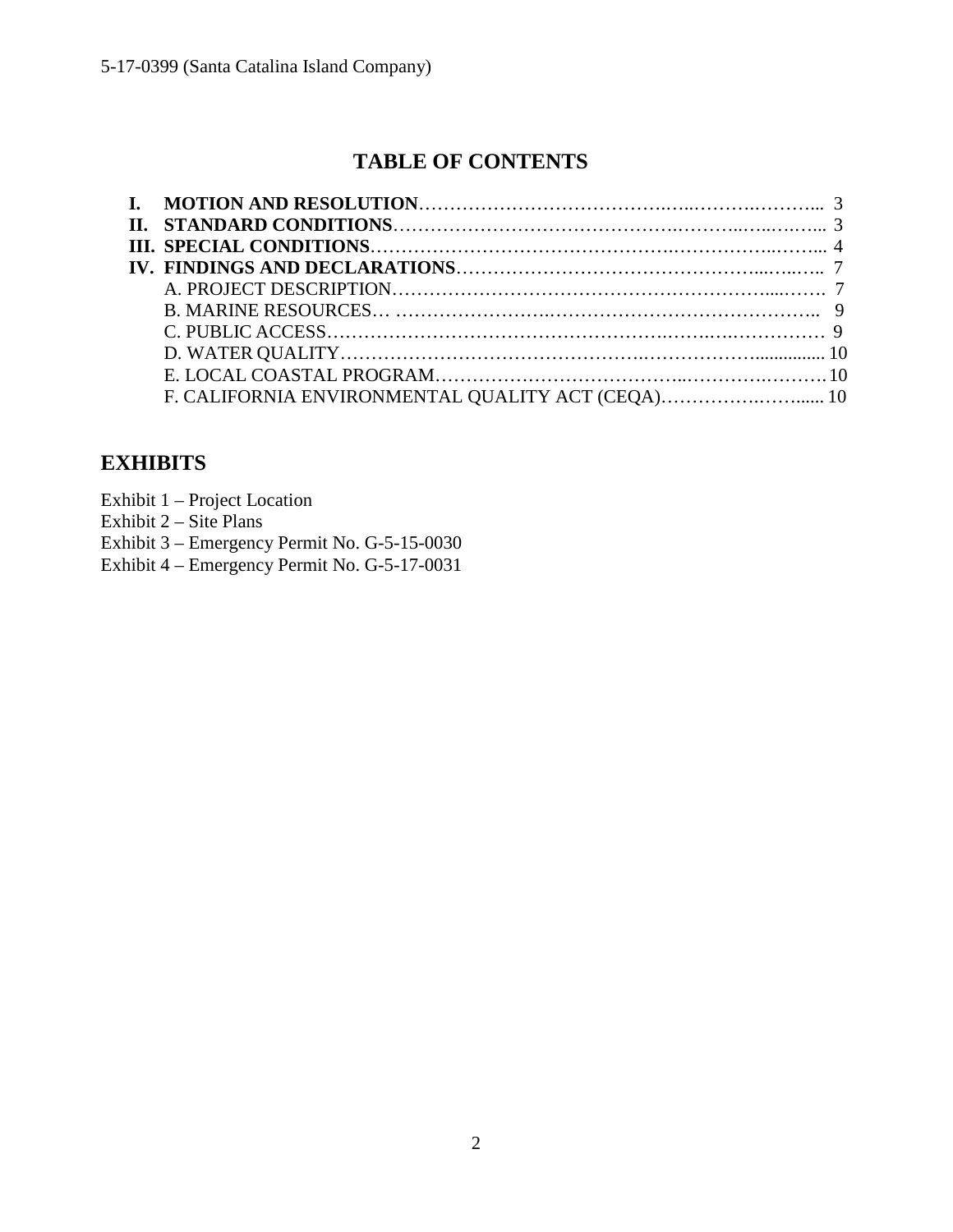# **I. MOTION AND RESOLUTION**

#### **Motion:**

*I move that the Commission approve the coastal development permit applications included on the consent calendar in accordance with the staff recommendations.*

Staff recommends a **YES** vote. Passage of this motion will result in approval of all of the permits included on the consent calendar. The motion passes only by affirmative vote of a majority of the Commissioners present.

#### **Resolution:**

*The Commission hereby approves a coastal development permit for the proposed development and adopts the findings set forth below on grounds that the development as conditioned will be in conformity with the policies of Chapter 3 of the Coastal Act and will not prejudice the ability of the local government having jurisdiction over the area to prepare a Local Coastal Program conforming to the provisions of Chapter 3. Approval of the permit complies with the California Environmental Quality Act because either 1) feasible mitigation measures and/or alternatives have been incorporated to substantially lessen any significant adverse effects of the development on the environment, or 2) there are no further feasible mitigation measures or alternatives that would substantially lessen any significant adverse impacts of the development on the environment.* 

## **II. STANDARD CONDITIONS**

This permit is granted subject to the following standard conditions:

- 1. **Notice of Receipt and Acknowledgment.** The permit is not valid and development shall not commence until a copy of the permit, signed by the applicant or authorized agent, acknowledging receipt of the permit and acceptance of the terms and conditions, is returned to the Commission office.
- 2. **Expiration.** If development has not commenced, the permit will expire two years from the date on which the Commission voted on the application. Development shall be pursued in a diligent manner and completed in a reasonable period of time. Application for extension of the permit must be made prior to the expiration date.
- 3. **Interpretation.** Any questions of intent or interpretation of any condition will be resolved by the Executive Director or the Commission.
- 4. **Assignment.** The permit may be assigned to any qualified person, provided assignee files with the Commission an affidavit accepting all terms and conditions of the permit.
- 5. **Terms and Conditions Run with the Land.** These terms and conditions shall be perpetual, and it is the intention of the Commission and the applicant to bind all future owners and possessors of the subject property to the terms and conditions.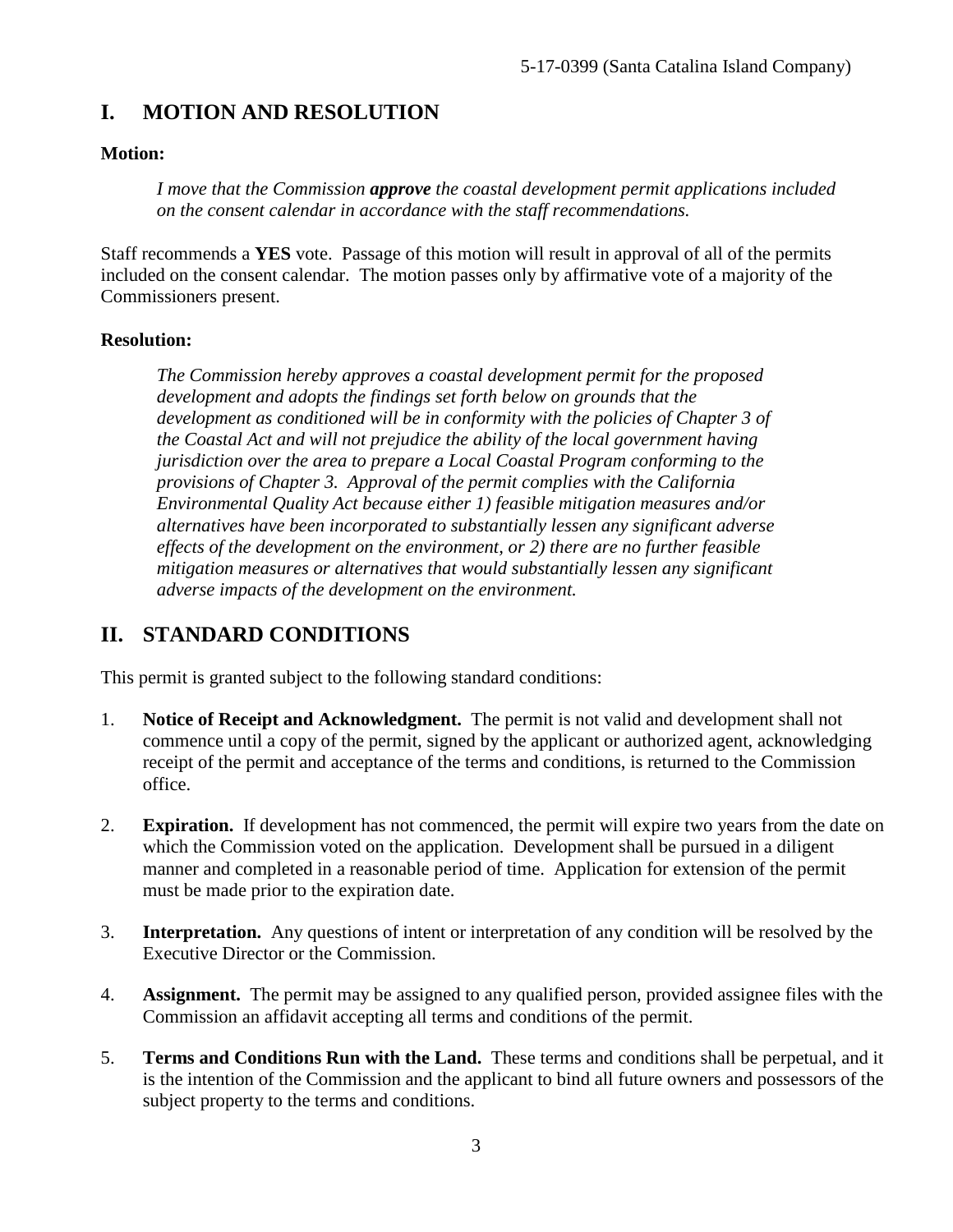# **III. SPECIAL CONDITIONS**

This permit is granted subject to the following special conditions:

**1. Future Improvements.** This permit is only for the development described in Coastal Development Permit No. 5-17-0399. Pursuant to Title 14, California Code of Regulations, Section 13253(b)(6), the exemptions otherwise provided in Public Resources Code, Section 30610(b) shall not apply. Accordingly, any future improvements to the development authorized by this permit that would result in any change to wharf including, but not limited to, repair and maintenance identified as requiring a permit in Public Resources Code, Section 30610(d) and Title 14, California Code of Regulations, Sections 13252(a)-(b), shall require an amendment to Permit No. 5-17-0399 from the Commission or shall require an additional coastal development permit from the Commission.

**2. Timing of Construction and Public Access.** By acceptance of this permit, the applicant agrees to minimize adverse impacts to public use of Crescent Avenue and the wharf's adjacent beaches, or public parking lots resulting from construction activities as required below:

 A. No construction shall occur during the "peak use" beach season, defined as the period starting the day before the Memorial Day weekend and ending the day after the Labor Day weekend of any year.

B. Construction work will take place during the City's approved construction hours.

**3. Construction Responsibilities and Debris Removal.** The permittee shall comply with the following construction related requirements:

- A. No demolition or construction materials, equipment, debris, or waste shall be placed or stored where it may enter sensitive habitat, receiving waters or a storm drain, or be subject to wave, wind, rain or tidal erosion and dispersion;
- B. Any and all debris resulting from demolition or construction activities, and any remaining construction material, shall be removed from the project site within 24 hours of completion of the project;
- C. Demolition or construction debris and sediment shall be removed from work areas each day that demolition or construction occurs to prevent the accumulation of sediment and other debris that may be discharged into coastal waters;
- D. Machinery or construction materials not essential for project improvements will not be allowed at any time in the intertidal zone;
- E. If turbid conditions are generated during construction a silt curtain will be utilized to control turbidity;
- F. Floating booms will be used to contain debris discharged into coastal waters and any debris discharged will be removed as soon as possible but no later than the end of each day;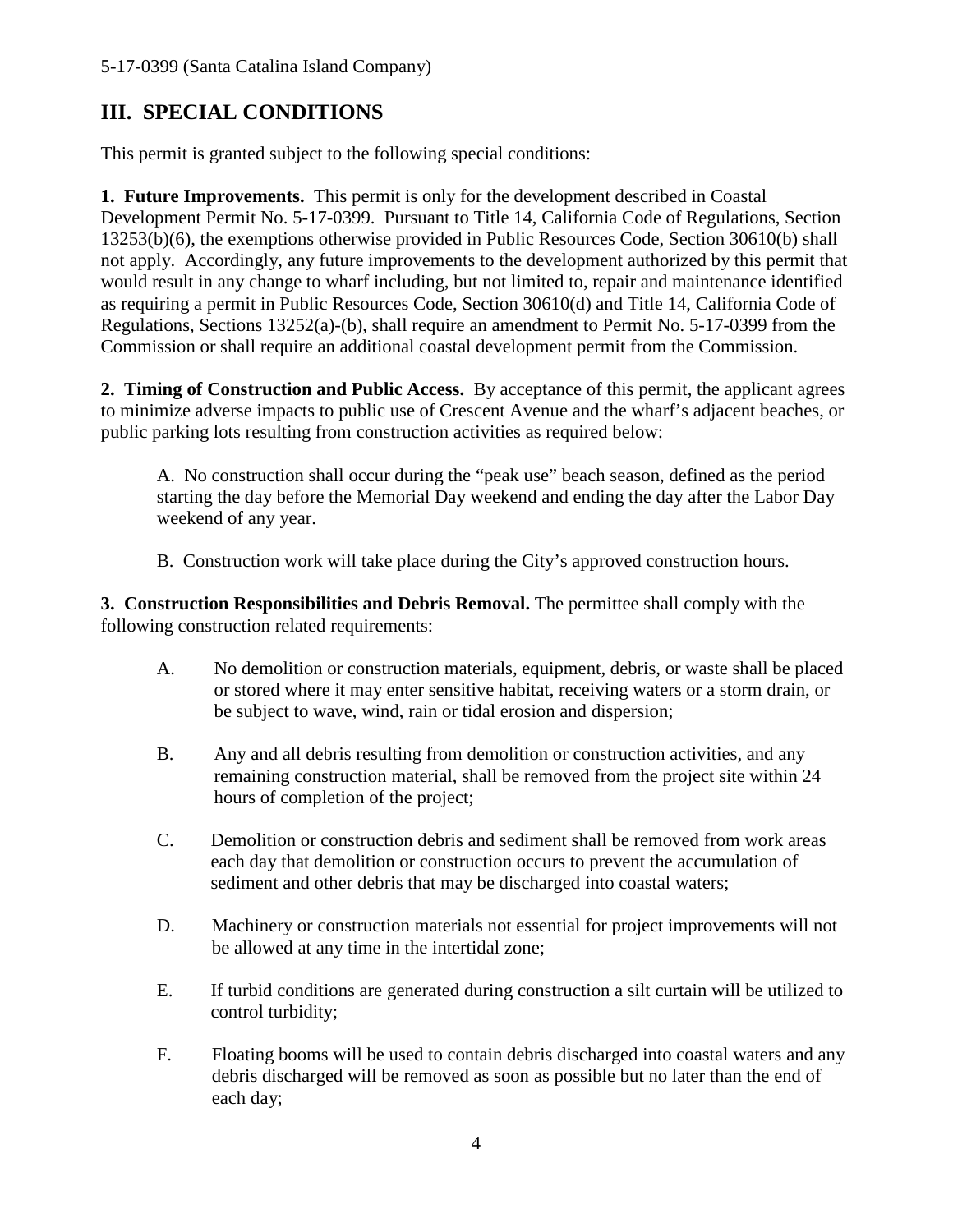- G. Non buoyant debris discharged into coastal waters will be recovered by divers as soon as possible after loss;
- H. The applicant shall provide adequate disposal facilities for solid waste, including excess concrete, produced during demolition or construction;
- I. Debris shall be disposed of at a legal disposal site or recycled at a recycling facility. If the disposal site is located in the coastal zone, a Coastal Development Permit or an amendment to this permit shall be required before disposal can take place unless the Executive Director determines that no amendment or new permit is legally required;
- J. All stock piles and construction materials shall be covered, enclosed on all sides, shall be located as far away as possible from drain inlets and any waterway, and shall not be stored in contact with the soil;
- K. Sand from the beach, cobbles, or shoreline rocks shall not be used for construction material;
- L. Machinery and equipment shall be maintained and washed in confined areas specifically designed to control runoff. Thinners or solvents shall not be discharged into sanitary or storm sewer systems;
- M. The discharge of any hazardous materials into any receiving waters shall be prohibited;
- N. Spill prevention and control measures shall be implemented to ensure the proper handling and storage of petroleum products and other construction materials. Measures shall include a designated fueling and vehicle maintenance area with appropriate berms and protection to prevent any spillage of gasoline or related petroleum products or contact with runoff. The area shall be located as far away from the receiving waters and storm drain inlets as possible;
- O. Best Management Practices (BMP's) and Good Housekeeping Practices (GHP's) designed to prevent spillage and/or runoff of demolition or construction-related materials, and to contain sediment or contaminants associated with demolition or construction activity, shall be implemented prior to the on-set of such activity; and
- P. All BMP's shall be maintained in a functional condition throughout the duration of construction activity.

**4. Location of Debris Disposal Site.** Debris shall be disposed of at a legal disposal site or recycled at a recycling facility.

**5. Water Quality Management Plan. PRIOR TO ISSUANCE OF THE COASTAL DEVELOPMENT PERMIT, the applicant shall submit a Water Quality Management Plan** (WQMP), which incorporates Best Management Practices (BMPs) including, but are not limited to: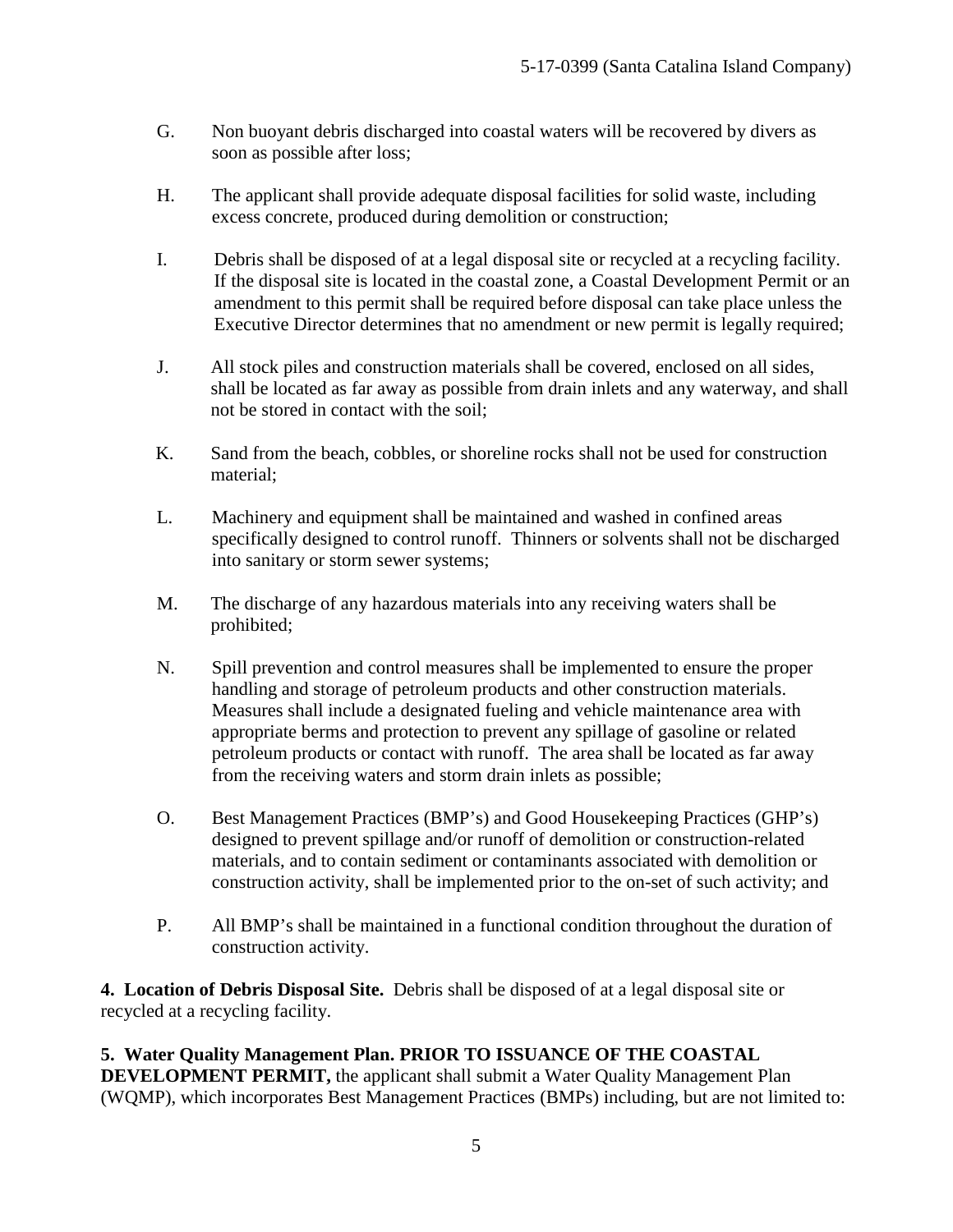#### 5-17-0399 (Santa Catalina Island Company)

1) all equipment shall be inspected for leaks immediately prior to the start of construction operations, and regularly inspected thereafter until project completion. Vehicles and equipment with leaks shall not enter the project/beach area; 2) trash and other debris encountered during demolition and clean-up shall not be disposed of in the ocean, but will be disposed of off-site at an approved landfill; and 3) secure all materials to prevent discharges to receiving waters via wind.

**6. Pressure-Treated Wood in the Marine Environment.** The permittee shall comply with the following requirements related to the use of pressure-treated wood in the marine environment:

A. Each new pressure-treated pile installed shall be wrapped (with fiberglass, epoxy resin composite, or High-density polyethylene (HDPE) wrap, etc.) extending the entire length of the pile and sealed completely to prevent any leaching of preservative chemicals into coastal waters. Any place where the protective wrap is required to be punctured (e.g., for mounting hardware, attaching cross bracing, or attaching bumpers to fender piles) shall be sealed thoroughly with epoxy suited to the marine environment.

B. Pressure-treated wood used in construction of the project shall meet the American Wood Protection Association's (AWPA) wood preservative standards, specifically AWPA Standard U1, the primary specification for pressure-treated wood.

C. Ammoniacal copper zinc arsenate (ACZA) pressure-treated wood shall be treated to the proper preservative retention standard (i.e., amount of preservative) specified by the AWPA for the appropriate AWPA Use Category. The ACZA pressure-treated wood used for the project shall not have a preservative retention exceeding the minimum specified for the appropriate Use Category, in order to minimize the amount of preservative present in treated wood on-site that may subsequently leach into the marine environment.

D. The ACZA pressure-treated wood shall be inspected on-site to assure it is free of visible surface residues or bleeding of preservatives. If ACZA pressure-treated wood has a noticeable ammonia odor, then it has not been properly processed or aged, and the preservative may thus not be properly fixed, therefore the lumber shall not be used.

E. The ACZA pressure-treated wood shall be stored in a contained area within a continuous, plastic-lined berm on the deck of the materials barge or the staging area. If there is a chance of precipitation, the wood shall be stored under a covered area or tarp to prevent exposure to precipitation or run-on wastes from surrounding areas. No runoff from the pressure treated wood storage area shall be allowed to drain to the marine environment.

F. Whenever possible, cutting or drilling of ACZA pressure-treated wood shall be performed at a site a minimum of 100 feet away from the water, to minimize transport of debris and sawdust by wind to the marine environment. Any resulting sawdust, drill shavings, and wood scraps shall be contained and collected immediately, in order to prevent the discharge of pressure-treated wood to the marine environment. If it is essential that treated wood be cut or drilled in place on the pier, a protective layer shall be installed between the activity and the receiving waters so that all sawdust, shavings, and wood scraps generated during construction will be collected and prevented from entering the water below.

G. The procedures outlined in AWPA Standard M4, Standard for the Care of Preservative-Treated Wood Products, shall be followed when applying a topical (non- pressure treated) preservative to the cut ends of treated wood. Whenever possible, application of a topical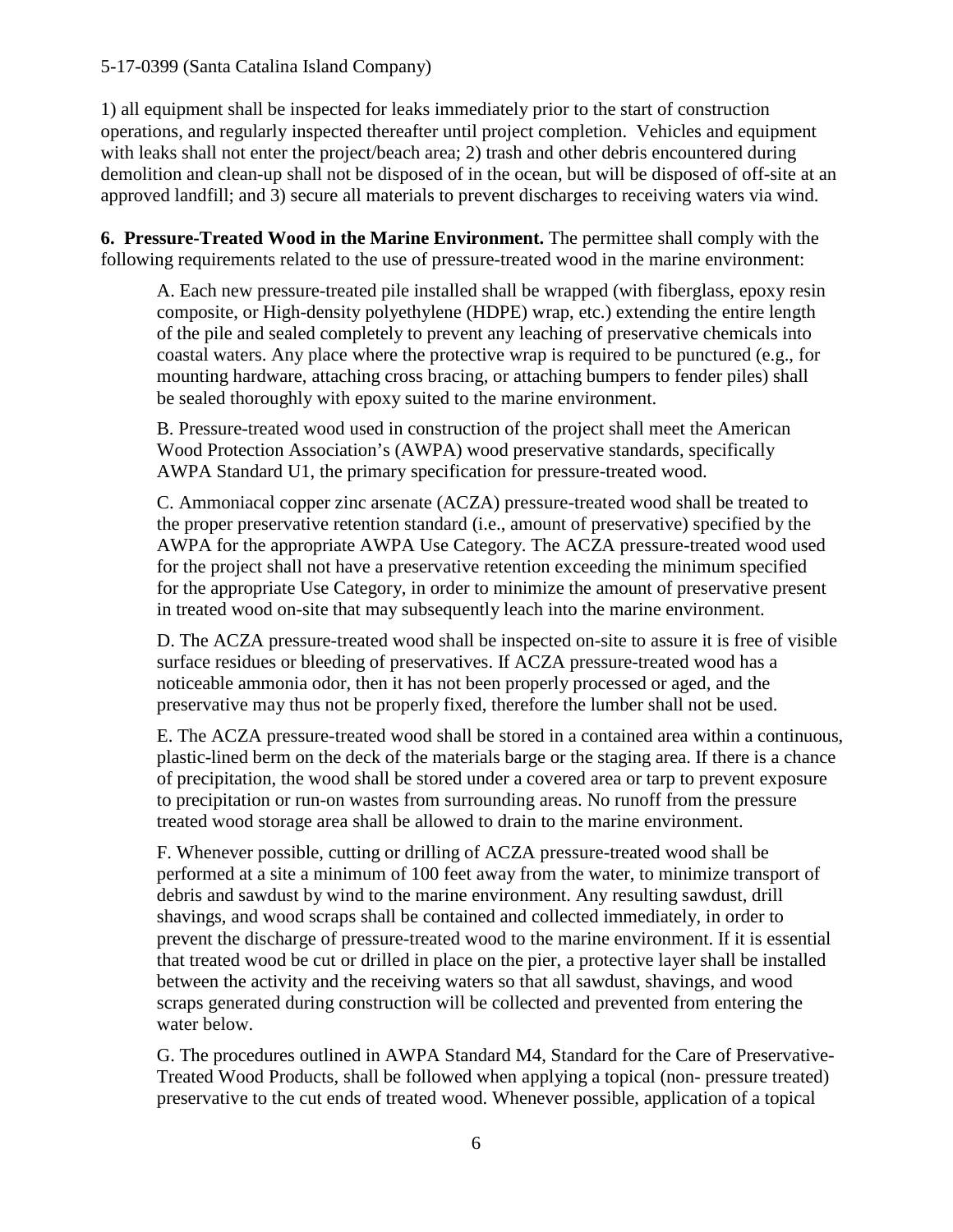preservative to treated wood shall be performed at a site a minimum of 100 feet away from the water, equipped with containment for potential drips and spills, in order to prevent discharge of the preservative to the environment. The topical preservative shall not be applied during rain events. Any excess topical preservative shall be wiped off, and the preservative shall be allowed to fully dry before the wood is used in construction. If a small amount of touch-up preservative application must be performed over water, then tarps or containers shall be used to capture any potential spills or drips.

H. Existing creosote-treated or ACZA-treated piles at the pier to be removed shall be removed and disposed of at a landfill authorized to accept such chemically treated waste.

**7. Pier Pilings and Water Quality.** Material used for construction of piers, pilings, docks, dolphins, or slips shall not include timber preserved with creosote, (or similar petroleum-derived products). Pilings treated with Ammoniacal Copper Arsenate (ACA), Ammoniacal Zinc Arsenate (ACZA) or Chromated Copper Arsenate (CCA) shall be used only if wrapped or coated prior to installation with a water tight plastic sleeve, or similar sealant. To prevent the introduction of toxins and debris into the marine environment, the use of plastic wrapped pilings (e.g., PVC Pilewrap) and reinforced plastic for pilings (e.g., high density polyethylene (HDPE) pile armor), shall conform to the following requirements:

A. The material used shall be durable and a minimum of one-tenth of an inch thick.

B. All joints shall be sealed to prevent leakage.

C. Measures shall be taken to prevent ACA, CCA and/or ACZA from dripping over the top of plastic wrapping into State Waters. These measures may include wrapping pilings to the top or installing collars to prevent dripping.

D. The fiberglass jackets shall extend a minimum of 18 inches below the mudline, or to the concrete foundation in cases where the pile does not extend below the subsurface.

E. Plastics used to protect concrete or timber piers and docks or for flotation shall be subject to regular inspection to prevent sloughing of plastics into the waterway. A comprehensive inspection and maintenance plan shall be a requirement of any approval for projects involving plastic/or similar material wrapped piles, for the life of the piles.

F. The applicants shall be made responsible for removal of failed docks or materials.

G. If federal or state regulatory agencies, through new or better scientific information, determine that environmentally less damaging materials or methods are available for new piles or piling replacement, the least environmentally damaging materials and/or methods should be required for such projects, where feasible.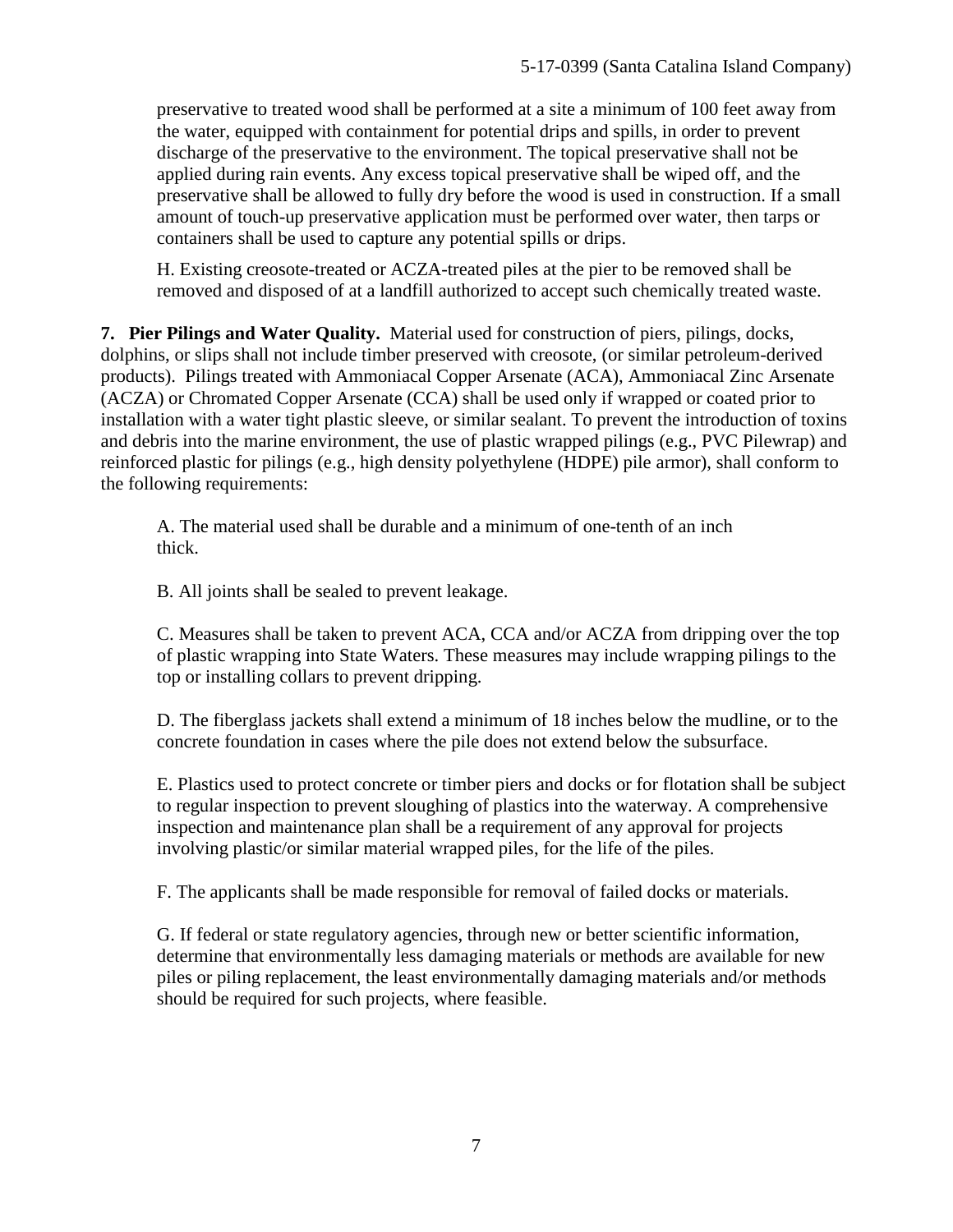#### 5-17-0399 (Santa Catalina Island Company)

**8. Public Rights.** The approval of this permit shall not constitute a waiver of any public rights that exist or may exist on the property. The permittee shall not use this permit as evidence of a waiver of any public rights that may exist on the property.

**9.** Resource Agencies. The permittee shall comply with all requirements, requests and mitigation measures from the California Department of Fish and Wildlife, the Regional Water Quality Control Board, the U.S. Army Corps of Engineers, and the U.S. Fish and Wildlife Service with respect to preservation and protection of water quality and marine environment. Any change in the approved project that may be required by the above-stated agencies shall be submitted to the Executive Director in order to determine if the proposed change shall require a permit amendment pursuant to the requirements of the Coastal Act and the California Code of Regulations.

**10. Assumption of Risk, Waiver of Liability and Indemnity.** By acceptance of this permit, the applicant acknowledges and agrees (i) that the site may be subject to hazards from flooding, sea level rise, erosion and wave uprush; (ii) to assume the risks to the applicant and the property that is the subject of this permit of injury and damage from such hazards in connection with this permitted development; (iii) to unconditionally waive any claim of damage or liability against the Commission, its officers, agents, and employees for injury or damage from such hazards; and (iv) to indemnify and hold harmless the Commission, its officers, agents, and employees with respect to the Commission's approval of the project against any and all liability, claims, demands, damages, costs (including costs and fees incurred in defense of such claims), expenses, and amounts paid in settlement arising from any injury or damage due to such hazards.

# **IV. FINDINGS AND DECLARATIONS**

### **A. PROJECT DESCRIPTION**

The Santa Catalina Island Company is requesting permanent authorization for repairs made to the wharf that supports the Bluewater Grill and Antonio's Pizzeria, in addition to conducting a phased comprehensive repair and maintenance plan for the wharf to take place over the course of three years **[\(Exhibit 1\)](https://documents.coastal.ca.gov/reports/2017/11/Th6a/Th6a-11-2017-exhibits.pdf)**. The Commission most recently authorized the emergency repair of three piles, pile wrap, and fiberglass jackets, and installation of 10 cross braces to the eastern portion of the wharf under the Bluewater Grill in May of 2017 (Emergency CDP No. G-5-17-0031), which was completed in June 2017 **[\(Exhibit 4\)](https://documents.coastal.ca.gov/reports/2017/11/Th6a/Th6a-11-2017-exhibits.pdf)**. The remaining work is proposed to be conducted in three phases, and includes repairing 7 piles using the splice method, installing four girder braces, replacing 7 concrete footings with new concrete footing foundations, new wrapped timber posts/spliced piles, repairing 10 pile wraps, and replacing approximately 300 steel brackets **[\(Exhibit 2\)](https://documents.coastal.ca.gov/reports/2017/11/Th6a/Th6a-11-2017-exhibits.pdf)**. No work is proposed to the deck above, or the associated structures. All newly placed piles will be treated with ammoniacal copper zinc arsenate (ACZA), and wrapped in High-density polyethylene wrap.

The project site is the existing wharf that supports two restaurant structures, the Bluewater Grill and Antonio's Pizzeria, in the City of Avalon on Catalina Island (Exhibit 1). The wharf is approximately 162 feet long, and extends approximately 58 feet over Avalon Bay. Surrounding the subject wharf is the public beach (to the southeast), public boardwalk (to the northwest), Crescent Avenue to the west, and Avalon Bay to the east. The site is zoned by the City's Local Coastal Plan as Resort Recreational.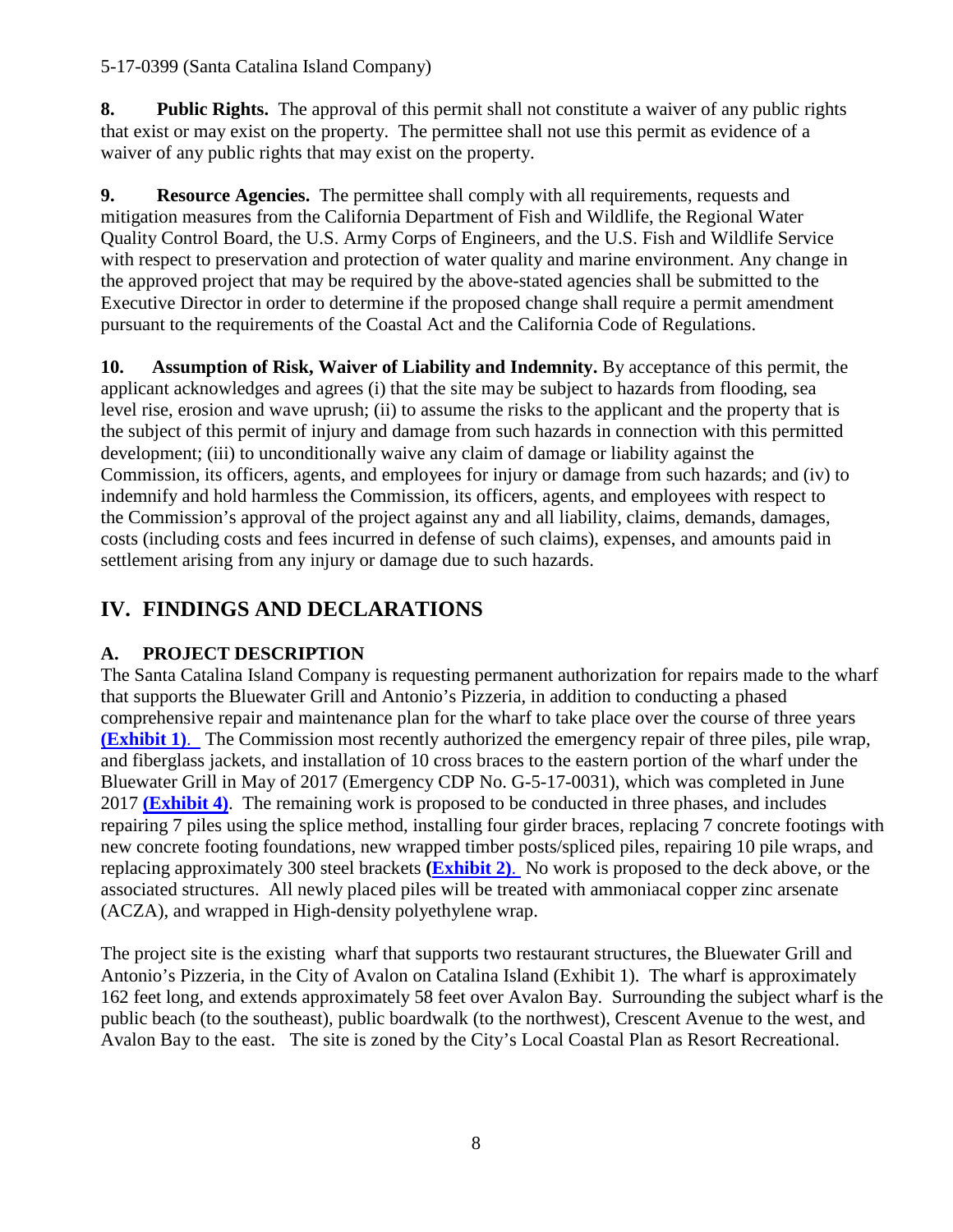The original wharf has undergone several alterations since it was constructed in 1924, when it served as the home berth for steamer ships that ferried passengers between Avalon and Los Angeles. After the steam ferry service ended in 1975, the pier that extended out into Avalon Bay to service the ships was removed, but the wharf remained. The Commission has approved several coastal development permits for this location, most recently Coastal Development Permit Nos. 5-12-187 and 5-12-188 for the construction of the existing restaurant at 302 Crescent Avenue, and repair of the concrete vertical seawall located under the two restaurant structures, respectively. A coastal development permit is required from the Commission because the proposed development is located within the Commission's area of original jurisdiction.

Damage to the piles of the wharf that support the foundation of the two structures occurred during strong Santa Ana winds in an overnight storm event on December 30 and 31, 2014. As winds swept through Avalon Harbor, strong swells released debris and boats from their moorings in the harbor, impacting the pier's foundation piles. The resulting damage included the loss of two piles, and approximately half of a third pile. Emergency repairs completed in October and November 2015 were authorized under a Commission-issued Emergency Permit (G-5-15-0030), which consisted of placing five 6-inch by 6-inch vertical timber shore screw jacks on ready-mix cement bag foundations to temporarily support the structure and deck (**[Exhibit 3\)](https://documents.coastal.ca.gov/reports/2017/11/Th6a/Th6a-11-2017-exhibits.pdf).** The applicant did not apply for the follow-up coastal development permit as conditioned by the emergency permit and required by the Commission.

According to the applicant, an under-wharf inspection conducted in August 2016 by the applicant revealed that the temporary repairs had completely failed, and all but one of the vertical shore jacks had been lost, which shifted the existing load to the remaining piles, causing additional stress on the remaining piles, resulting in damage to the timber deck and structure above. Minor structural damage consisted of displacement of the deck and guardrail, cracks in the thin-set concrete floor near the landward side of the restaurant, and a horizontal crack in the waterside wall of the structure at the displaced section of the pier deck (*Memorandum to Nicholas Biro, Caldwell Land Solutions Regarding Pile Inspection and Proposed Repairs at Bluewater Grill and Antonio's Pizzeria, by Anchor QEA, LLC, November 4, 2016)*. The under-wharf inspection also showed extensive corrosion of connecting brackets and straps, improper sealing methods and inconsistent pile wraps, water damage and marine borer damage, and corroded or deficient concrete foundations which were indicated to have been caused by the deficiency in the seal around existing piles to prevent marine borer activity and dry rot. Failed or abandoned concrete foundations and debris were also found under the wharf, which could cause additional damage if loosened during future storm events.

The applicant applied for a second emergency coastal development permit in May 2017 for the most critical repairs necessary to maintain the structural integrity of the pier and the associated structures (G-5-17-0031), and at the direction of staff, also applied for a comprehensive Coastal Development Permit 5-17-0399 for the emergency work and the rest of the phased work proposed. As stated, the repairs made pursuant to Emergency Permit G-5-17-0031 included the repair of 3 piles with new wrap and new fiberglass jackets, and the addition of 10 cross braces, which were completed in the beginning of June 2017.

As stated, the remaining work is proposed to be conducted in three phases. The first phase of construction is proposed to focus on the eastern portion of the wharf (under 306 Crescent Ave.), and includes the repair of six piles utilizing the splice method, repair of seven pile wraps, and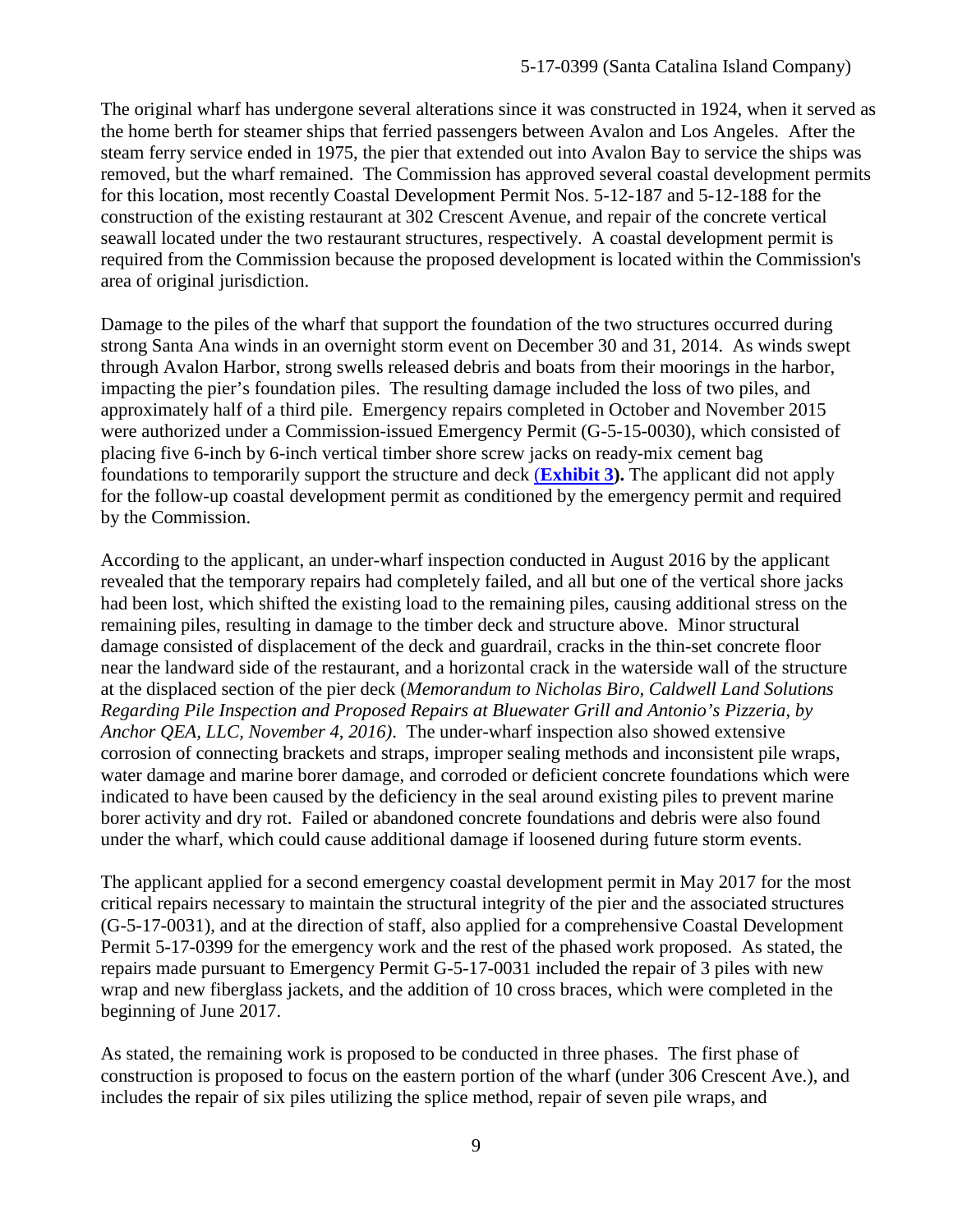#### 5-17-0399 (Santa Catalina Island Company)

replacement of 46 steel brackets, straps, and associated bolts. The second phase is proposed to include maintenance and repair work to the western portion of the pier (under 302 Crescent Ave.), which consists of replacement of 7 concrete footing foundations and 7 new wrapped timber piles, repair of 1 pile utilizing the splice method, removal of a loose abandoned concrete foundation, and replacement of 14 steel brackets, straps, and associated bolts. Phase three is proposed to finalize the work on the western portion of the wharf, which includes repairing three pile wraps, replacing 240 steel brackets, straps, associated bolts and installation of four girder braces.

All damaged piles are proposed to be repaired utilizing a splicing method where the existing pile is partially cut and a new pile is spliced into the existing pile. All new timber components are proposed to be non-creosote treated, and are anticipated to be treated with Ammoniacal Zinc Arsenate (ACZA), and wrapped in High-density polyethylene wrap. All replacement footings would be cast in place to the original size or smaller than the foundation to be replaced. No eelgrass or invasive algae were observed in the vicinity as documented in both the 2012 and 2015 biological assessments, and are not expected to occur due to the substrate features of this location. The Essential Fish Habitat (EFH) assessment indicated that effects to EFH, as well as ocean bottom habitat, would be only temporary and minimal due to turbidity generated during pile repair during high tide, and disturbance of the rocks in this location. Additionally, according to the habitat assessment, any disturbed habitat below the wharf in this location is likely to recolonize within 1 to 3 years, and impacts to special status species, including marine mammals would also be minimal as no pile driving or other activities that create loud underwater or airborne noises are proposed.

Construction is proposed to take place over the course of three years utilizing a phased approach, and is anticipated to take place intermittently during the fall and winter of 2017 to 2020, Monday through Friday, during the City of Avalon's allowable construction work hours. The staging area will occur on the structure itself, in addition to minor staging located in the City's upland areas so as not to interfere with the public's access to the sidewalk along Crescent Avenue or the public beach. Since the construction will take place during the fall and winter months outside of the peak season, the public's ability to walk along the sidewalk along Crescent Avenue or along the sandy beach during low tide is not anticipated to be impacted. To ensure the construction does not occur during the summer months, the Commission is imposing **Special Condition 2,** which limits construction during the non-peak beach use period**.** 

The applicant has proposed Construction Phase Best Management Practices, which include: 1) floating debris shall be removed from the water and disposed properly; 2) trash and other debris encountered during demolition and clean-up shall not be disposed of in the ocean, but will be disposed of off-site at an approved landfill; 3) the contractor shall avoid covering and disturbing any low-relief boulders that may support higher numbers of intertidal organisms; and 4) equipment operators and all other project workers shall not harass any marine mammals, waterfowl, or fish in the project area. To ensure water quality is sufficiently protected during construction and after construction, the Commission is imposing **Special Conditions 3, 4, 5, 6, and 7.** The Commission also imposes **Special Condition 10** requiring that the permittee acknowledge and assume the potential hazards associated with development in or near the water. The approval of this permit includes special conditions to reduce the potential for adverse impacts on the water quality of Avalon Bay. As conditioned, the proposed pier repair project does not: 1) adversely impact public access to and use of the water; 2) adversely impact public recreational use of the beach; or d)